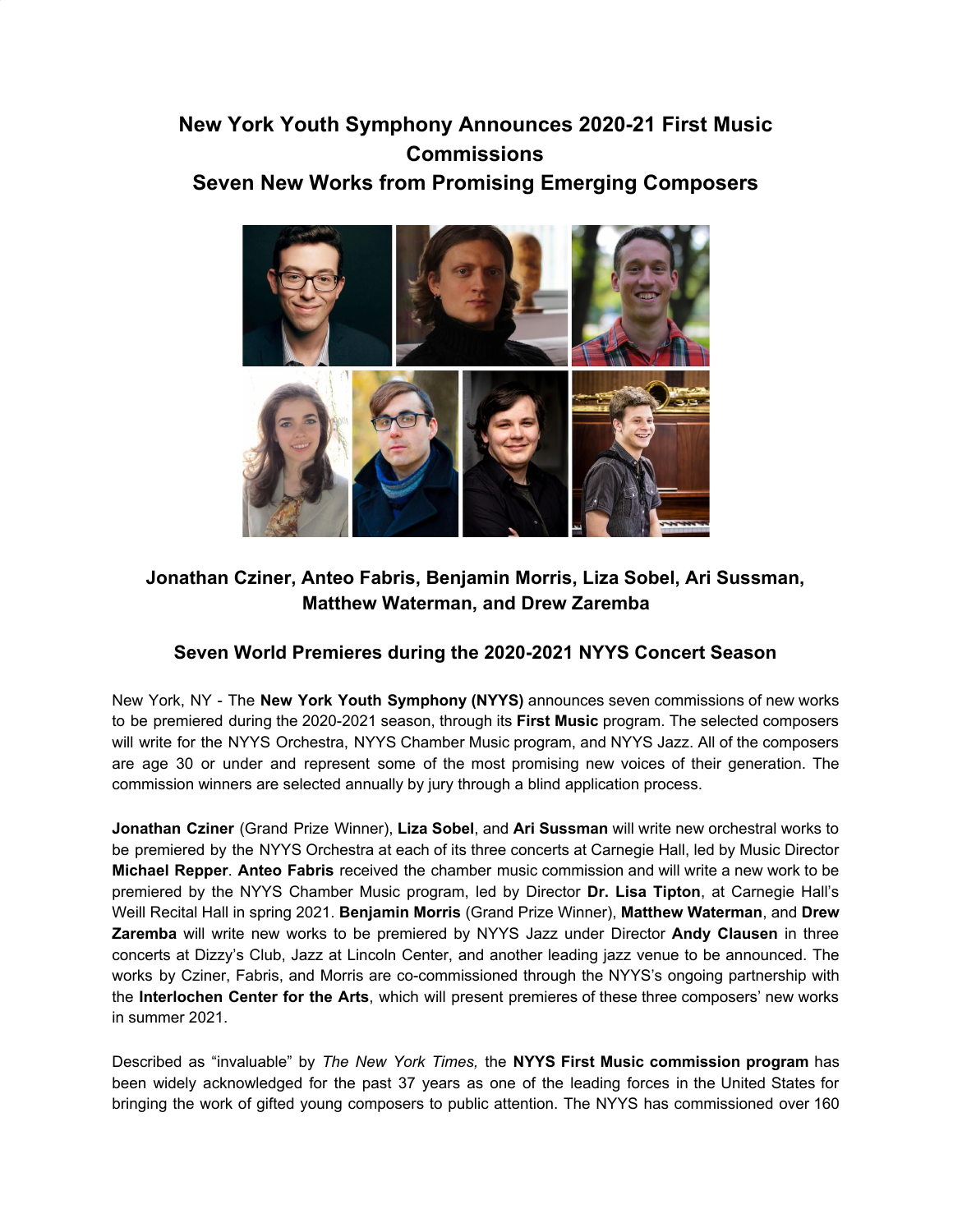original works for orchestra, chamber music, and jazz through First Music since 1984, all of which have been premiered by NYYS ensembles at venues including Carnegie Hall and Jazz at Lincoln Center. First Music commissions have been awarded to Aaron J. Kernis, David Lang, Kevin Puts, Julia Wolfe, Michael Torke, and Timo Andres, among others. First Music composers have been recognized with 12 Rome Prizes, 16 Guggenheim Fellowships, two Grawemeyer Awards, and four Pulitzer Prizes.

This season's orchestra and chamber music jury was chaired by **Christopher Theofanidis**, and included **Juri Seo**, **Patrick Harlin**, **Courtney Orlando**, **Eric Stomberg**, and **Michael Repper**. The jazz jury was chaired by **Arturo O'Farrill**, a pianist, composer, and founder of Afro-Latin Jazz Organization, and included **Emilio Solla**, **Michele Rosewoman, Eric Stomberg**, and **Andy Clausen**.

Christopher Theofanidis, chair of the First Music orchestra/chamber music advisory board, speaks from his own experience as a previous winner, saying, "The NYYS First Music competition is a truly unique opportunity for young composers work with the exceptional student ensembles of the New York Youth Symphony, as well as to have their work premiered at Carnegie Hall by this excellent group of young musicians. I can't wait to hear what the 20/21 season winners compose this year!"

Eric Stomberg, Director of Music for Interlochen says, "Interlochen is proud to continue our partnership with the New York Youth Symphony in co-commissioning outstanding new works by incredible young composers. We are excited to have our musicians perform the Midwest premieres of these orchestral, chamber music, and jazz pieces in summer 2021."

Arturo O'Farrill, chair of the First Music jazz advisory board says, "The NYYS First Music competition celebrates young jazz composers and the diversity they bring to the art. Our 2020-2021 class has distinguished itself as a forward-looking group of unique voices that will insure the advancement of this craft. I can't wait to experience the music they've created for NYYS Jazz."

**First Music** applications are accepted annually between August and October. Additional information about **First Music** can be found at [http://www.nyys.org/programs/first-music](https://u7061146.ct.sendgrid.net/wf/click?upn=84Em28S1K9SvtzcUtu04Enahs6TwF6CuzomfznfW5B6qlRtbpvkEGwATmgOzVQu5_DruDjhchMBr5xQkz3h1qcOnjZc-2BCsAVhraQ7DxYhbA2-2BHLQf-2BHKWaWi2FTM7QHo-2Fd7eCMDRMAhfd2mcWSs-2FpzNW9MmuPwV7rH-2FbDd7DdSSYIZ4fdlwDoe7u1XrCToYNfUj0M7GvkeJwGs11pNm9xR4NUojkWEvzX1nJRPdQkVi5jc7xnMtd94B9LE3p8e8wcHTDIWWoFghluZ-2BgoJ37sXZr8thKrC6i6ujTBWPKGdgS09-2FU1zFnb1lQmzR-2FfhSZmynoz7ylI-2FnJxIM-2BXAA2Oedn-2FxT-2F70EjihTG1mwZTj6z0fAG-2BO4ah2mtu90-2FoE6OrKqJbh6xtAlqi-2BwtL-2Fv-2BDL-2Bo4UzPshQQseH8eyOHrJ4s-3D)

### **The First Music commissions for the 2020-21 Season:**

### **NYYS ORCHESTRA**

**Ari Sussman**: Sunday, November 22, 2020 at 2:00 PM Stern Auditorium/Perelman Stage at Carnegie Hall

**Jonathan Cziner**: Sunday, March 7, 2021 at 2:00 PM (Grand Prize Winner) Stern Auditorium/Perelman Stage at Carnegie Hall

**Liza Sobel**: Sunday, May 9, 2021 at 2:00 PM Stern Auditorium/Perelman Stage at Carnegie Hall

### **NYYS CHAMBER MUSIC**

**Anteo Fabris**: Thursday, May 6, 2021 at 7:30 PM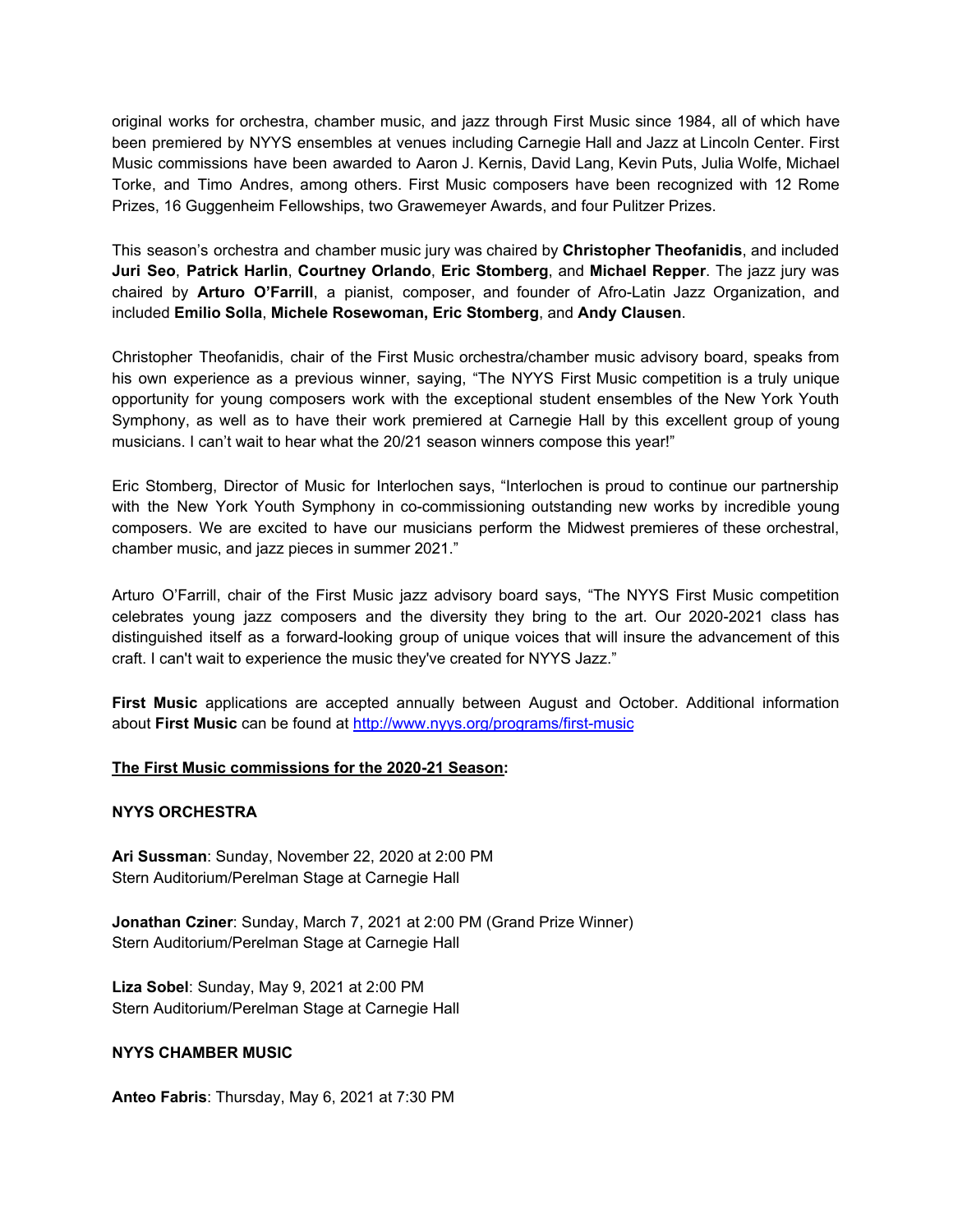Weill Recital Hall at Carnegie Hall

Orchestra/Chamber Honorable mentions: **David Bird**, **Katherine Bodor**, **Zev Malina**, **Ryan Stees**, **Patrick Thompson**, **Max Vinetz**

### **NYYS JAZZ**

**Matthew Waterman**: Monday, December 7, 2020 at 7:30 PM and 9:30 PM Dizzy's Club, Jazz at Lincoln Center

**Drew Zaremba**: Monday, March 8, 2021 at 7:30 PM and 9:30 PM Dizzy's Club, Jazz at Lincoln Center

**Benjamin Morris**: May 2021 (Grand Prize Winner) Venue TBD

Jazz Honorable mentions: **Estar Cohen** and **Kent Hickey**

**The remaining First Music commissions to be premiered in the 2019-2020 Season include:**

**Tanner Porter**: *The Sycamore and the Oak* Sunday, March 1, 2020 at 2 PM at Stern/Perelman at Carnegie Hall NYYS Orchestra

**Devin Reilly**: *In the Shadow of Tall Giants* Monday, March 9, 2020, at 7:30 & 9:30 PM at Dizzy's Club, Jazz at Lincoln Center NYYS Jazz

**Patrick O' Malley**: *Obliviana* Sunday, May 24, 2020 at 2 PM at Stern/Perelman at Carnegie Hall NYYS Orchestra

**Nina Shekhar**: *tikka* Tuesday, May 5, 2020 at 7:30 PM at Weill Recital Hall at Carnegie Hall NYYS Chamber Music

**Greg Weis**: *The Pen is Mightier* Monday, May 11, 2020 at 7:00 PM at TheTimesCenter NYYS Jazz

For tickets and info, please visit [www.nyys.org/events.](https://u7061146.ct.sendgrid.net/wf/click?upn=84Em28S1K9SvtzcUtu04EvrLdhrhz0RQ6YNkHwQNHxWFJGJNK3QN28wLTPw3yGLi_DruDjhchMBr5xQkz3h1qcOnjZc-2BCsAVhraQ7DxYhbA2-2BHLQf-2BHKWaWi2FTM7QHo-2Fd7eCMDRMAhfd2mcWSs-2FpzNW9MmuPwV7rH-2FbDd7DdSSYIZ4fdlwDoe7u1XrCToYNfUj0M7GvkeJwGs11pNm9xR4NUojkWEvzX1nJRPdQkVi5jc7xnMtd94B9LE3p8e8wcHTDIWWoFghluZ-2BgoJ37sXQUr4-2Blx8oc-2BjQJcWRP22-2FO-2BkuhrAcDBtx1hl5bO8ocguQtLxAyd5KXIMP-2BUT3P6JIkZDe5W2DO-2Bs1atx2-2BXTtH7TILydxN850TEvh5E5iVwDGk37RX9ynLALmrg2fhZid-2BNr3TyNqNzGX-2BvlDlFD8w-3D)

First Music is funded in part by the New York City Department of Cultural Affairs and New York State Council on the Arts.

### **Composer Biographies**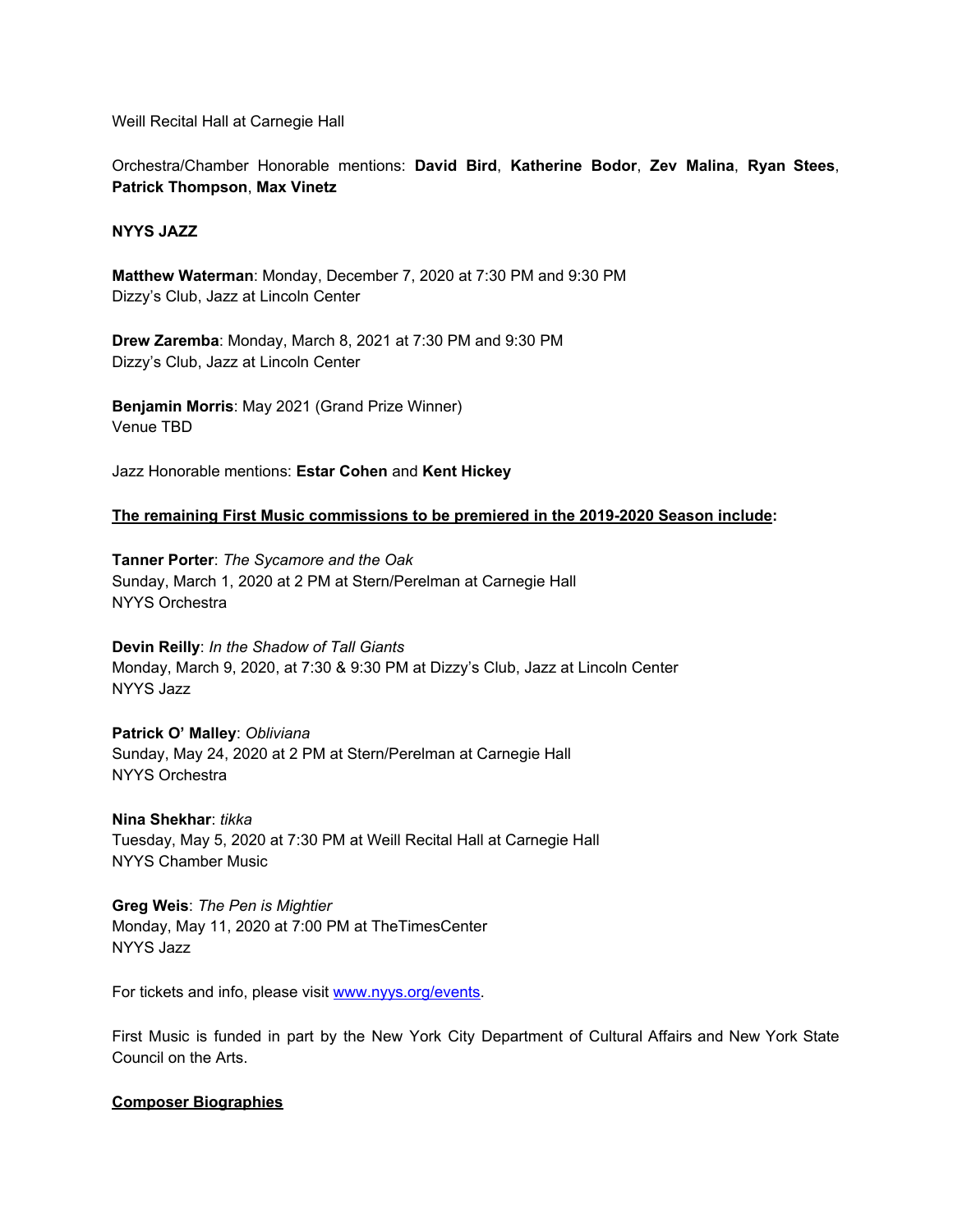#### **ORCHESTRA**

**Jonathan Cziner** (b. 1991) is an American composer based in New York City. His music combines colorful harmony and texture with nostalgic lyricism, creating a sound-world that ranges from mysterious to vibrant. A 2018 Charles Ives Scholarship recipient from the American Academy of Arts and Letters, Cziner's works have been performed in the United States and Europe by ensembles including the Minnesota Orchestra, New Jersey Symphony Orchestra (NJSO), Juilliard Orchestra, and New Juilliard Ensemble. His orchestral work *Resonant Bells*, premiered by David Robertson and the NJSO, was awarded the William Schuman Prize for most outstanding score at the BMI Student Composer Awards as well as the 2018 Palmer Dixon Prize, awarded to the most outstanding work composed at the Juilliard School. *flowers of fire*, was written to commemorate the 100 year anniversary of the World War I armistice and was premiered by the Juilliard Orchestra with soprano Kathleen O'Mara and Maestro Jeffery Milarsky in February 2019. Cziner received a Bachelor of Music degree at NYU studying with Justin Dello Joio, and completed his Master of Music degree at The Juilliard School under the tutelage of Robert Beaser. He is currently in the midst of his studies in Juilliard's C.V. Starr doctoral program.

Praised for his work that "weave(s) a trance-like mystical aura" (*Zamir Chorale*), **Ari Sussman** (b. 1993) is a Philadelphia-born and Ann Arbor-based pianist, clawhammer banjoist, and composer of vocal, chamber, orchestral, choral, and electronic music. Kabbalah, nature, cosmology, meditation, metaphysics, the human condition, and human interactions are among Sussman's non-musical influences and interests. As a result, his music illustrates equivocal worlds of sounds that are ambient, euphonious, and ethereal in nature. Sussman is a two-time finalist for the ASCAP Morton Gould Young Composers Award and was a recipient of a 2018 BMI Student Composer Award and the 2019 Leonard Bernstein Fellowship in composition from the Tanglewood Music Center. He received his Bachelor of Music and Master of Music with honors in composition from the New England Conservatory of Music where he received the Donald Martino Award for Excellence in Composition. He is currently pursuing the Doctor of Musical Arts degree in composition at the University of Michigan. His musical mentors include Michael Gandolfi, Kati Agócs, Evan Chambers, and Kristin Kuster.

**Liza Sobel** (b. 1990) is a composer and soprano based in Chicago. Her compositions are often influenced by current social issues. Recent inspirations include anxiety and stress in today's society, the negative impact of social media and its link with depression and suicide, and sexual assault. Sobel's music has been performed at Carnegie Hall, Le Poisson Rouge, Symphony Space, Bang on a Can, the Aspen Music Festival, Eighth Blackbird's Creative Lab, Aldeburgh Britten-Pears Young Artist Programme, Brevard Music Institute, and Bowdoin Music Festival. Performers that have played her music include the Orchestra of St. Luke's, Spektral String Quartet, Cygnus Ensemble, Third Coast Percussion, Nouveau Classical Project, Ekmeles Vocal Ensemble, orkest de ereprijs, West Point Woodwind Quintet, and New Brunswick Chamber Orchestra. Sobel's *Ticking Time Bomb* was selected for the 2020 Minnesota Orchestra Composer Institute. Her *Requiem* won the American Prize in the choral division and was a finalist in the BMI Young Composers Award. Liza Sobel was a Fulbright scholar to the UK and is a doctoral candidate in composition at Northwestern University. She previously studied at Rutgers University's Mason Gross Conservatory (MA), Cornell University (BA with honors), and Manhattan School of Music.

### **CHAMBER MUSIC**

Born in Zurich, Switzerland, **Anteo Fabris** (b. 1991) is a multilingual, binational composer, active across the globe and in a multitude of media. He has worked in theatre as a composer and sound designer at the Yale Cabaret, he has written for orchestras such as the Yale Philharmonia and the American Composers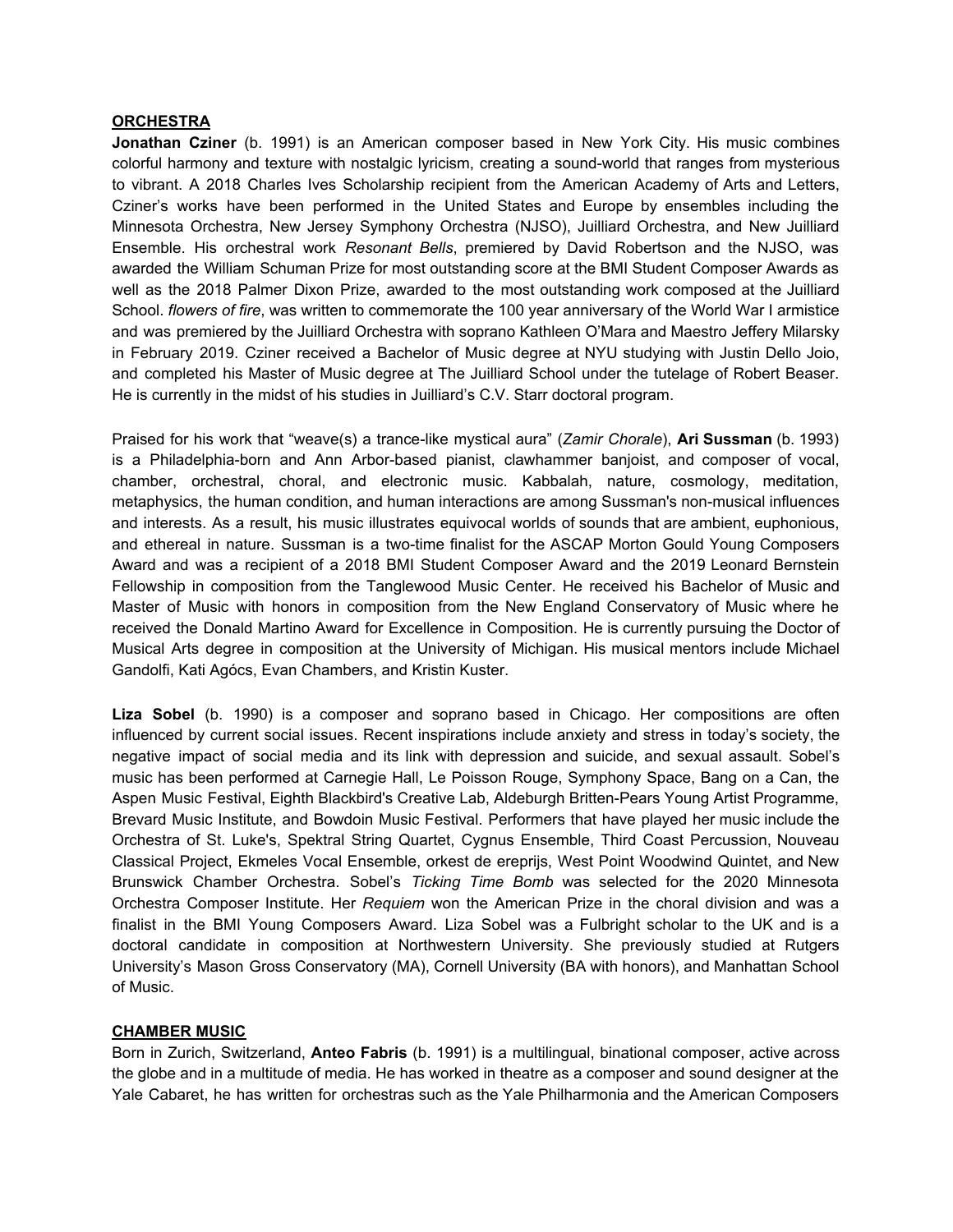Orchestra, and he has studied computer-generated music and automation as a research fellow at the Yale Center for Collaborative Arts and Media. Fabris is also a chief member of the Modem Love DJ Collective, an 11-year-old organization credited for promoting underground music from all over the world and hosting New Haven's most illustrious monthly dance nights. His music has been premiered in Zurich, London, Paris, Hamburg, San Francisco, Boston and New York City.

### **JAZZ**

**Benjamin Morris** (b. 1993) is a composer and pianist who lives equally in the worlds of jazz and contemporary classical music. His projects, which include chamber and large ensemble music, theater music, film scores, and electroacoustic and intermedia works, blur the lines between these two worlds. He recently lived in Oslo, Norway studying jazz on a Fulbright Grant, composing a work for extended big band and video inspired by his Norwegian heritage. His compositions have been performed around the world by ensembles and musicians including the American Composers Orchestra, the NOW Ensemble, the Aspen Contemporary Ensemble, Jazz at Lincoln Center Trombonist Vincent Gardner, unassisted fold, Imani Winds, The Living Earth Show, and the NDR Big Band. Morris' accolades include performing at the Newport Jazz Festival, attending the Aspen Music Festival, studying traditional music at the National Gugak Center in Korea, and receiving both the ASCAP Morton Gould and Herb Alpert Young Composer Awards, a commission from the American Composers Orchestra Jazz Composers Institute, and a Downbeat Award for best original graduate composition. A passionate educator, Morris completed his studies at Rice University and the University of Miami and is currently pursuing a DMA at the University of Colorado, Boulder.

**Matthew Waterman** (b. 1997) is a trombonist, composer, and theatre artist from Bloomington, Indiana. In May 2019, he graduated from the Indiana University Jacobs School of Music with a BSOF in jazz studies and theatre. He was the 2019 recipient of the BMI Foundation's David N. Baker Scholarship for Jazz Composition, and was selected to participate in Betty Carter's Jazz Ahead 2019, a two-week residency at the Kennedy Center in Washington, D.C., for young jazz composer-performers. He is currently pursuing a master's degree in jazz composition at the Norwegian Academy of Music in Oslo. His compositions combine elements of jazz, classical, Afro-Cuban, avant-garde, and popular traditions. Outside of music, Waterman's passions include animals, politics, writing, acting, and directing. He has acted in about a dozen collegiate and professional theatre productions, and served as director, dramaturg, or music director for several others. He has studied acting at the Moscow Art Theatre and taught English while studying Arabic at the Excellence Center in Palestine. For several years each, he wrote theatre reviews for south-central Indiana's *Herald-Times* and opinion columns for the *Indiana Daily Student.*

**Drew Zaremba** (b. 1991) is quickly earning a worldwide reputation as a passionate conductor, award-winning writer, and fiery performer. As a writer, he has composed and arranged pieces for the BBC Orchestra, Metropole Orkest, Dallas Symphony Orchestra, Wycliffe Gordon, Randy Brecker, Lee Loughane of Chicago, Chuck Findley, Eddie Gomez, the Vietnam Classical Players, the Pyramid Jazz Orchestra in Kanazawa, and Erin Dickins of the Manhattan Transfer. Zaremba joined the esteemed faculty of the University of Northern Colorado in 2018 to teach jazz composition and arranging. One of Zaremba's most ambitious projects was writing a concert of music entitled "Crossing Chinese Opera with Jazz" during a two month residency in Zhuhai, China. Zaremba has published music through Sierra Music, UNC Jazz press, and has recorded twenty of his pieces with the University of North Texas One and Two O'Clock Lab Bands. In 2015, he was awarded First Prize in the Sherman/Barsanti Inspiration Award at the UNT for his premier concert with his orchestra, the Unity Orchestra, which featured Eddie Gomez. Zaremba received the Sammy Nestico Award for his original composition in 2018, which includes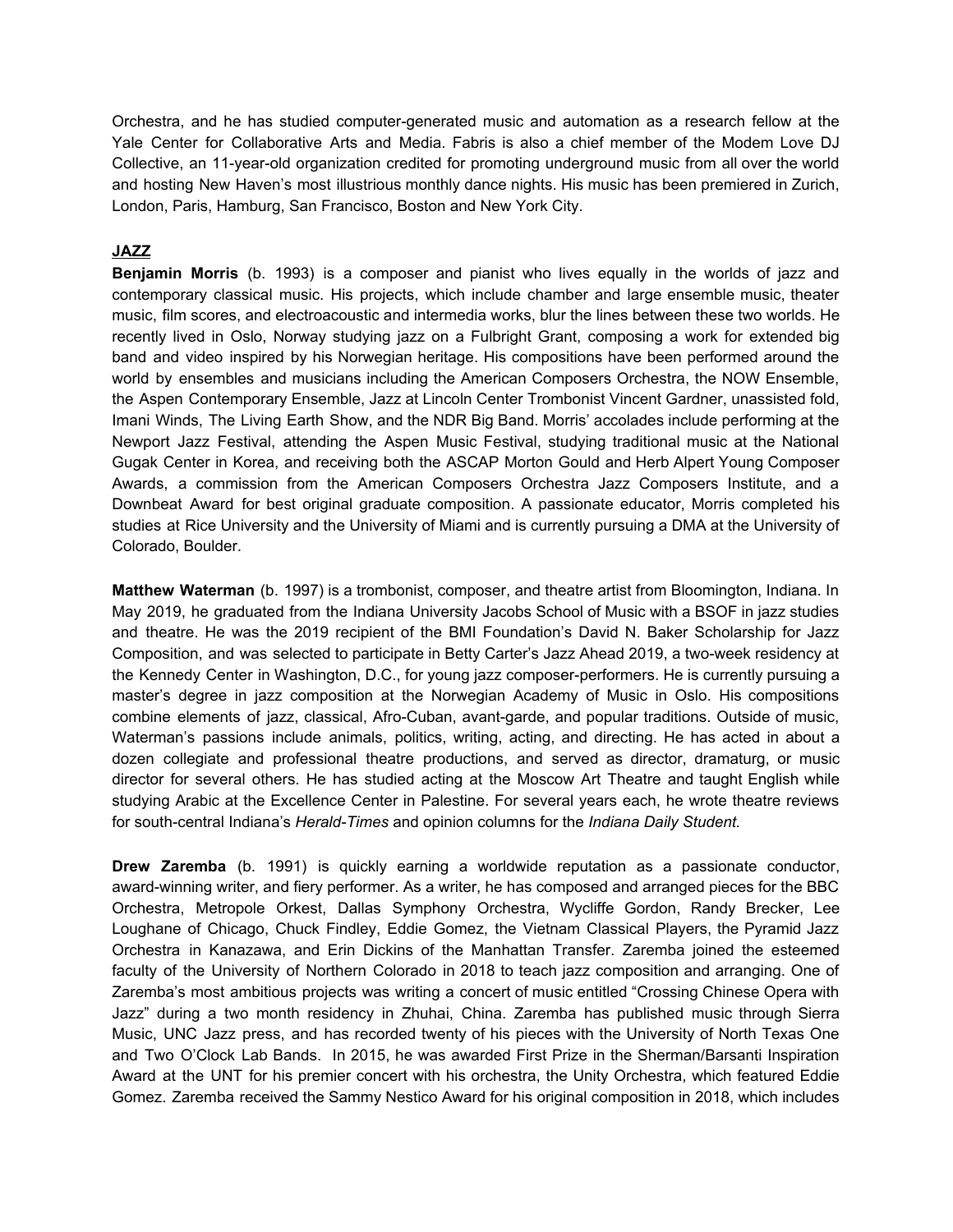a follow-up commission with the world-renowned Airmen of Note. As a performer, he was named a winner for Downbeat's Best Undergraduate Soloist in 2012 on saxophone, second place in the Vandoren Emerging Artist Competition in 2014, and also had the privilege to play lead alto in the Disneyland All-American College Band in 2012.

### **About the New York Youth Symphony:**

The New York Youth Symphony educates and inspires young musicians through its **Orchestra**, **Jazz, Chamber Music, Composition**, **Musical Theater Composition**, **Apprentice Conducting**, and **First Music** commissioning programs. This season includes seven world premieres of new works commissioned through the First Music program, composed for the Orchestra, Jazz, and Chamber Music ensembles.

Founded in 1963, the NYYS is internationally recognized for its award-winning and innovative educational programs for talented young musicians. As the premier independent music education organization for ensemble training in the New York metropolitan area, the NYYS has provided over 6,000 music students unparalleled opportunities to perform at world-class venues including Carnegie Hall, Jazz at Lincoln Center, National Sawdust, Joe's Pub, and TheTimesCenter, and to study with world-renowned artists. Beyond the instruction from accomplished musicians, students gain valuable life skills — commitment, discipline, focus, collaboration — and friendships that last a lifetime.

The NYYS is committed to partnering with traditionally underrepresented communities to create pathways for young people to find their way to music, and to a life in music. These community partnerships go beyond the stage to in-school residencies, free community concerts, and family involvement, and make music accessible to a wider and more diverse audience. The NYYS partners with organizations including the **Harmony Program**, **Harlem School for the Arts**, **SongSpace**, **Maestra**, **the Youth Orchestra of St. Luke's**, **Interlochen Arts Academy**, **BMI** and **ASCAP**, plus offers fellowships to its current students and alumni/ae through the **Vargas-Vetter/Ukena**, **Van Lier**, and **Orpheus Arts Management** programs.

Executive Director **Shauna Quill** explains, "The New York Youth Symphony is proud of its 57-year history of providing outstanding music education to students through its six outstanding programs. We are committed to broadening access to the arts through our partnerships across the city as well as through fellowships which support students as they navigate the pathway towards college and perhaps a career in the arts. NYYS students and alumni become part of a community of musical citizens who engage with the arts for a lifetime."

### **NEW YORK YOUTH SYMPHONY 2019-2020 PERFORMANCE CALENDAR**

**Tickets & Information: [www.nyys.org/events](https://u7061146.ct.sendgrid.net/wf/click?upn=84Em28S1K9SvtzcUtu04EvrLdhrhz0RQ6YNkHwQNHxWFJGJNK3QN28wLTPw3yGLi_DruDjhchMBr5xQkz3h1qcOnjZc-2BCsAVhraQ7DxYhbA2-2BHLQf-2BHKWaWi2FTM7QHo-2Fd7eCMDRMAhfd2mcWSs-2FpzNW9MmuPwV7rH-2FbDd7DdSSYIZ4fdlwDoe7u1XrCToYNfUj0M7GvkeJwGs11pNm9xR4NUojkWEvzX1nJRPdQkVi5jc7xnMtd94B9LE3p8e8wcHTDIWWoFghluZ-2BgoJ37sXYf8lgaBdLzV2OrL9aA1FDhqUwwOHtz8HYfDUyaZ49pudxZddB57-2BwIeV78Y999CpcEob1Qfkji-2BpuIRmX53gx8PrACNcosF2p3Amq7BpYzjkCzsHn4Q5BInr8l6sHXPPmBCgkfMuPHs-2Bho9d2T-2FRkU-3D)**

**ORCHESTRA Michael Repper**, Music Director

### **Season Opening Concert** Stern/Perelman at Carnegie Hall Sunday, November 17, 2019 at 2 PM **Joan Tower***: Fanfare for the Uncommon Woman* No. 1 (Carnegie Hall premiere)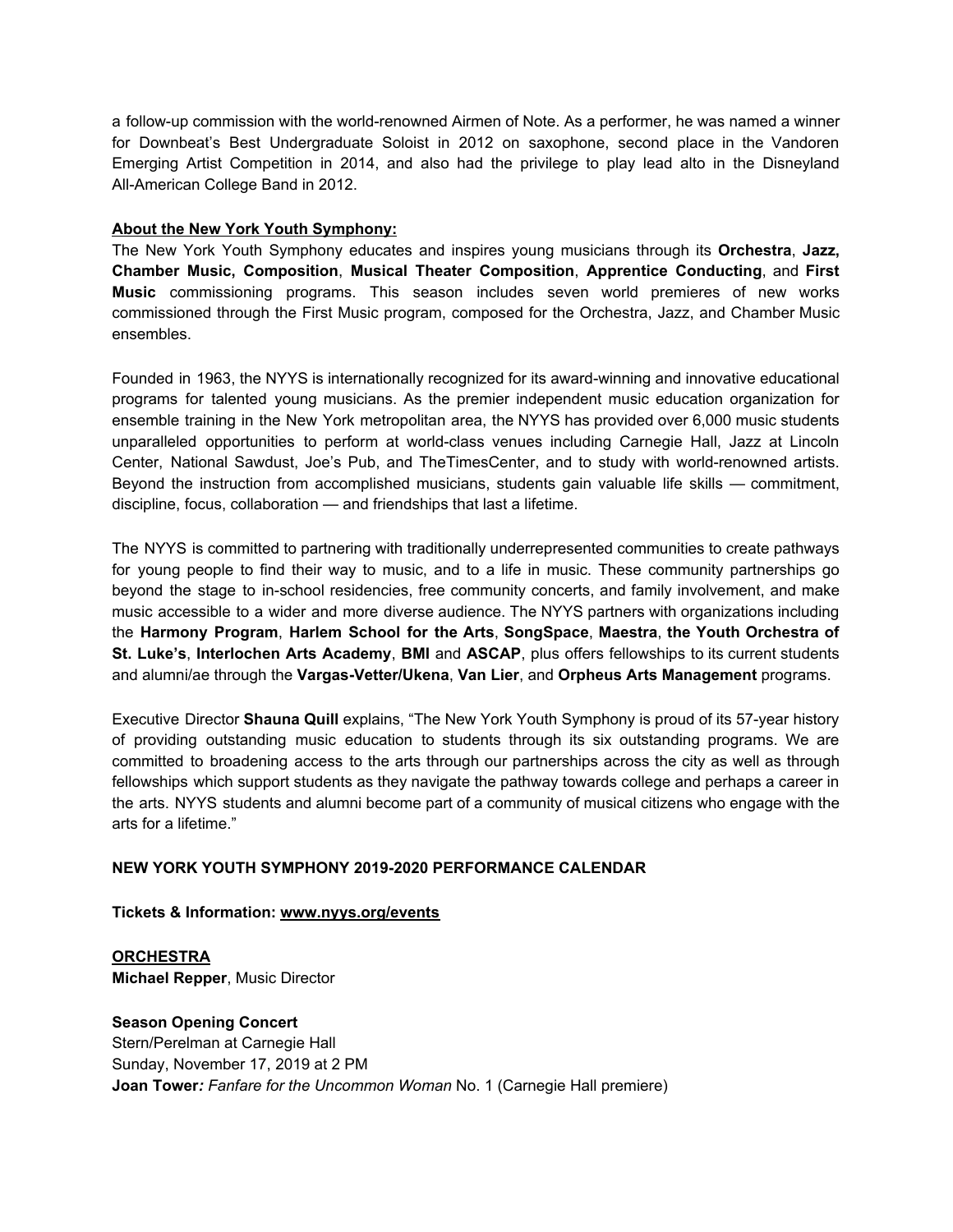**Beethoven:** Piano Concerto No. 1 in C Major, op. 15 with **Harmony Zhu**, piano (Roy & Shirley Durst Debut Artist) **Marco-Adrián Ramos:** *Rehén de tus labios, o Escena de telenovela* (First Music commission and world premiere) **Rimsky-Korsakov:** *Scheherazade*, op. 35

### **The McCrindle Concert**

Stern/Perelman at Carnegie Hall Sunday, March 1, 2020 at 2 PM **Dvořák:** Concerto for Cello and Orchestra in B minor, op. 104 with **Sterling Elliott**, cello **Tanner Porter:** *The Sycamore and the Oak* (First Music commission and world premiere) **Respighi:** *Pines of Rome*

### **The Spring Concert**

Stern/Perelman at Carnegie Hall Sunday, May 24, 2020 at 2 PM **Patrick O' Malley:** *Obliviana* (First Music commission and world premiere) **Florence Price:** Piano Concerto in One Movement with **Michelle Cann**, piano (Carnegie Hall premiere, Roy & Shirley Durst Debut Artist) **Mahler:** Symphony No. 1, "Titan"

### **JAZZ**

**Andy Clausen**, Director

### *Fun Ride: Swinging Through the Ages*

Tuesday, December 3, 2019, at 7:30 & 9:30 PM at **Dizzy's Club, Jazz at Lincoln Center Matt Horanzy**: *One Batch, Two Batch* (First Music commission and world premiere) Soloist: **Matt Wilson,** drums

### *Celebrating Charlie Parker @ 100*

Monday, March 9, 2020, at 7:30 & 9:30 PM at **Dizzy's Club, Jazz at Lincoln Center Devin Reilly**: *In the Shadow of Tall Giants* (First Music commission and world premiere) Soloist: **Steve Wilson,** saxophone

### *Dreams of New Orleans*

Monday, May 11, 2020 at 7:00 PM at **TheTimesCenter Greg Weis**: *The Pen is Mightier* (First Music commission and world premiere) Soloist: **Wycliffe Gordon,** trombone, trumpet, vocals

### **CHAMBER MUSIC**

**Dr. Lisa Tipton**, Director

### **An Evening of Chamber Music**

Monday, April 27, and Monday May 4, 2020 at 7:30 PM at **Scandinavia House**

### **An Evening Among Friends**

Tuesday, May 5, 2020 at 7:30 PM at **Weill Recital Hall at Carnegie Hall**